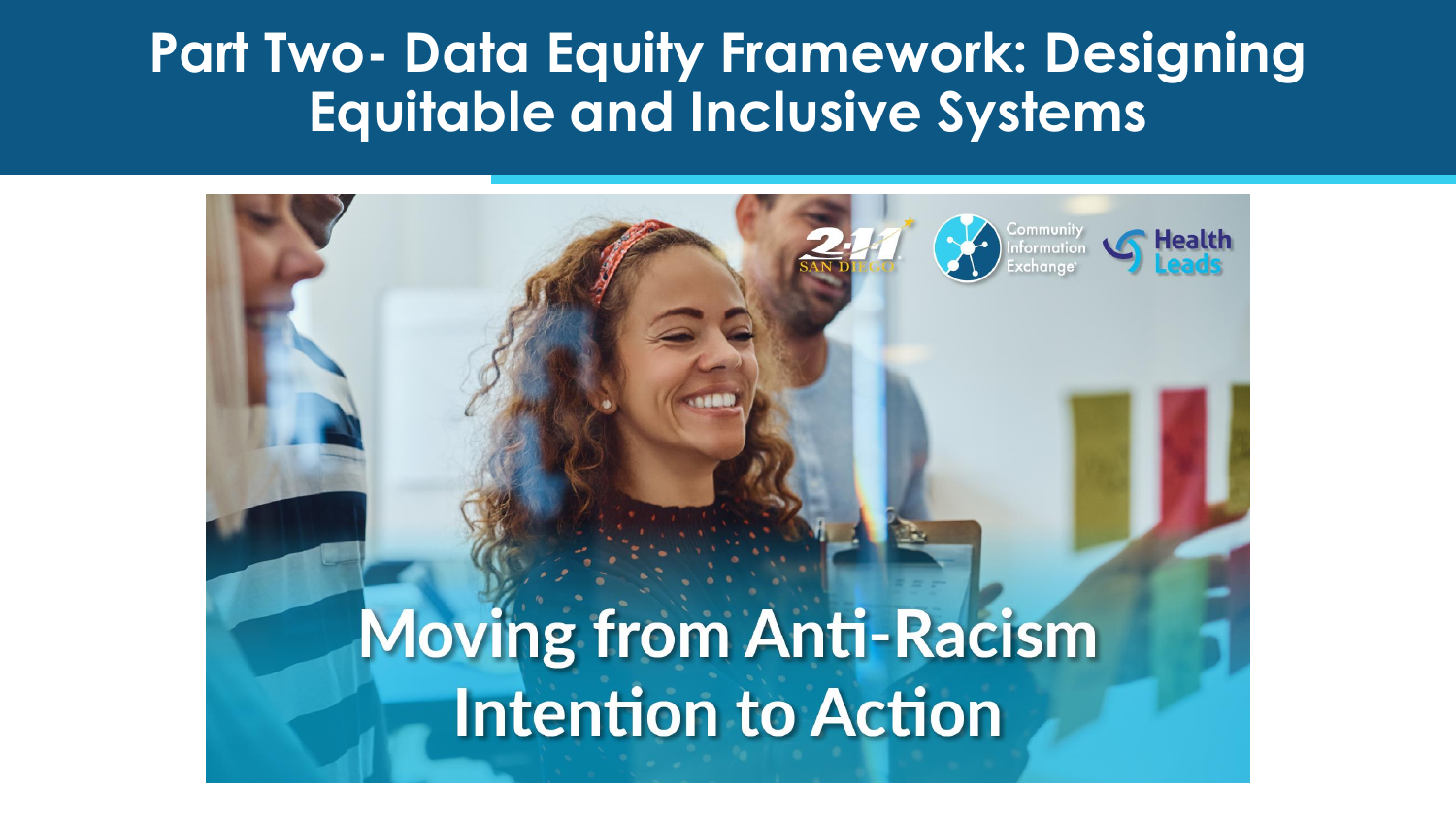### **Facilitation Facilitators**



Director of Partner Engagement **Tanissha** 211/CIE San Diego **Harrell**



#### Director of Programs, Bay Area **Artrese Morrison**

Health Leads



**SUAREZ** Director of Partner Integration 211/CIE San Diego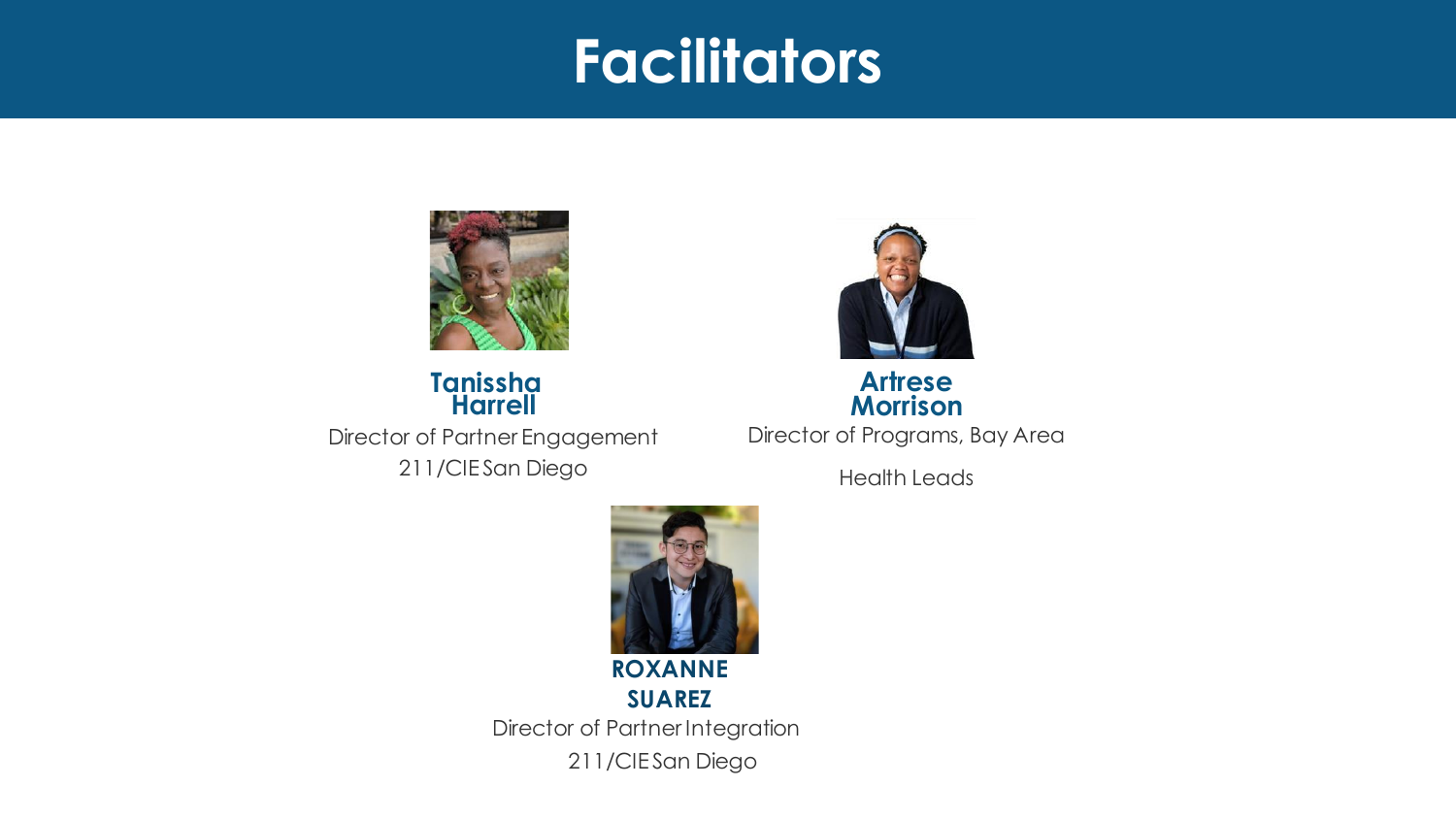### **What Resonated**

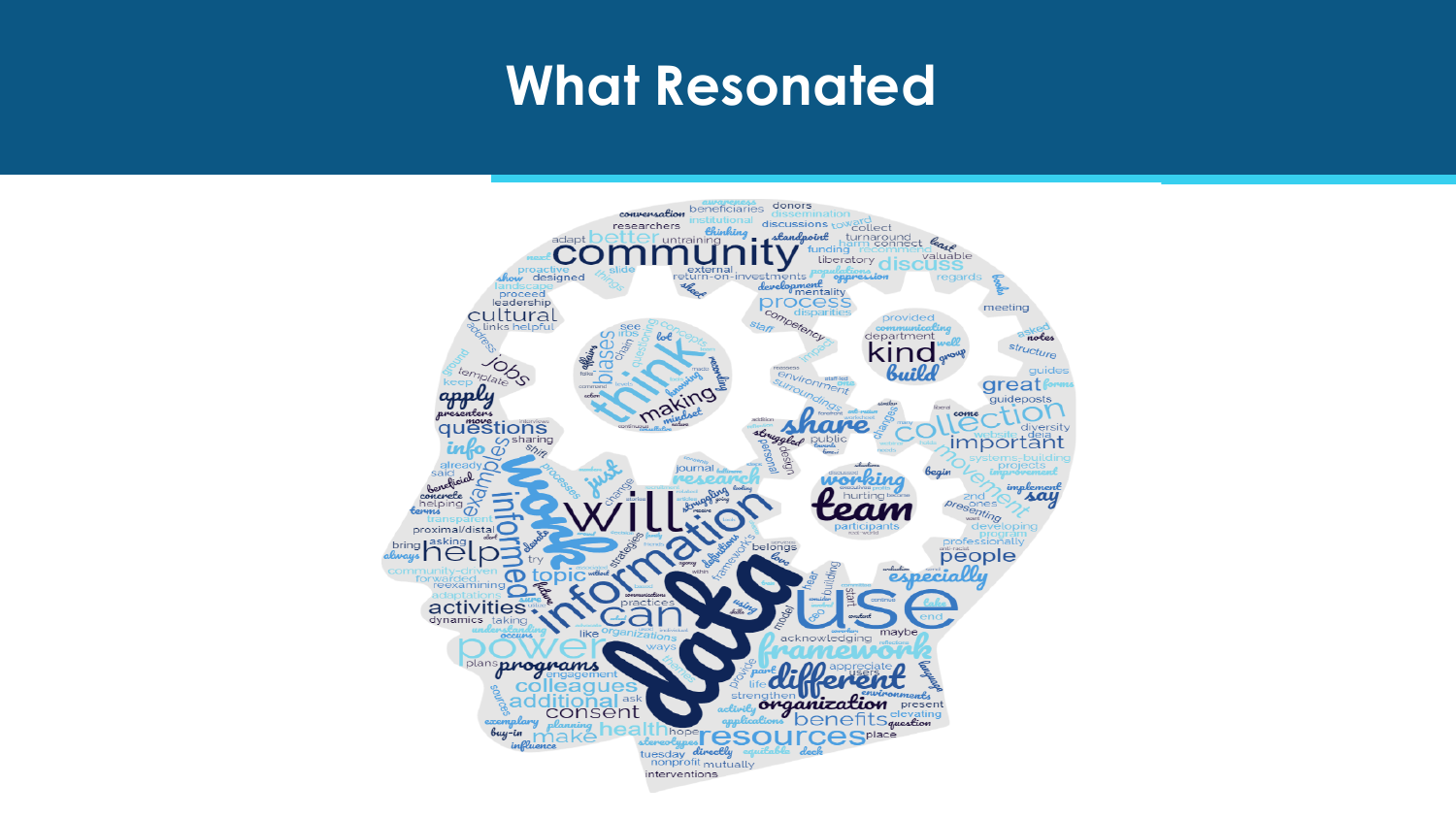# **Webinar Goals & Intentions**

### **Webinar Goals**

- **1. Lean into a learning mindset**
- **2. Accountability plus grace**
- **3. Reflect on individual and institutional power dynamics**
- **4. Apply the framework**

### **Your Intentions**

#### **In the Chat:**

• Name, Organization, Location

**Poll:** Which of these resonate the most?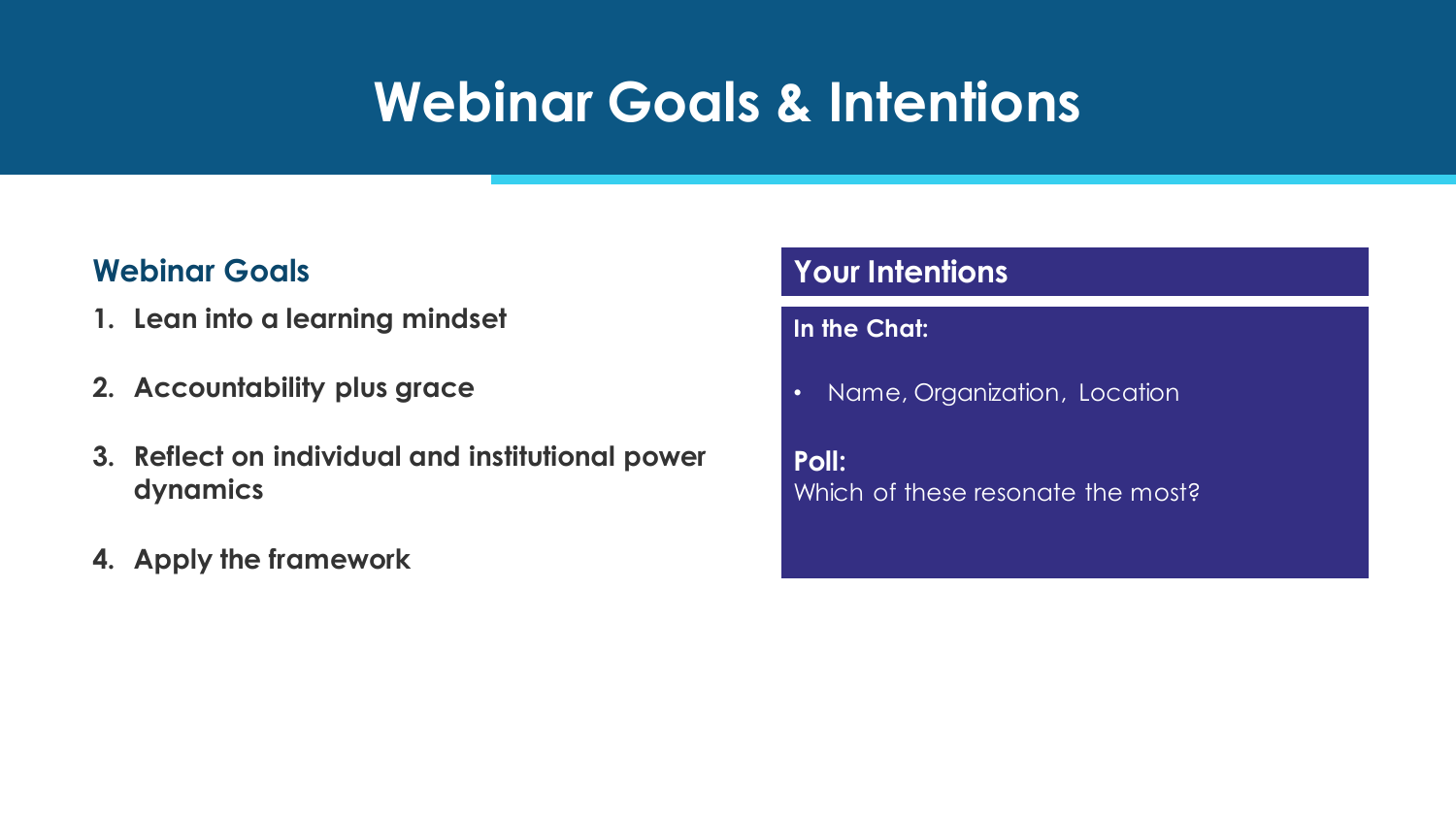# **Mindset**



This framework is a reflection and planning tool, not a blueprint

- Help facilitate conversations with key stakeholders, investors and partners on the importance of system design within the work.
- Many organizations will have differing paths forward.
- Some may require breaking down and rebuilding much current systems may look different for different stakeholders.

- Better understand the design and key drivers tobuilding a robust data system of care.
- We will need to continue to do intentional, ongoing and meaningful work to move fowards genuine impact on our communities.

This framework is a starting point

> This framework can be used beyond data systems:

- This framework can be leveraged to examine other institutions or systems within our society.
- Democratization of all systems of care are necessary to liberate humans from systems of oppression.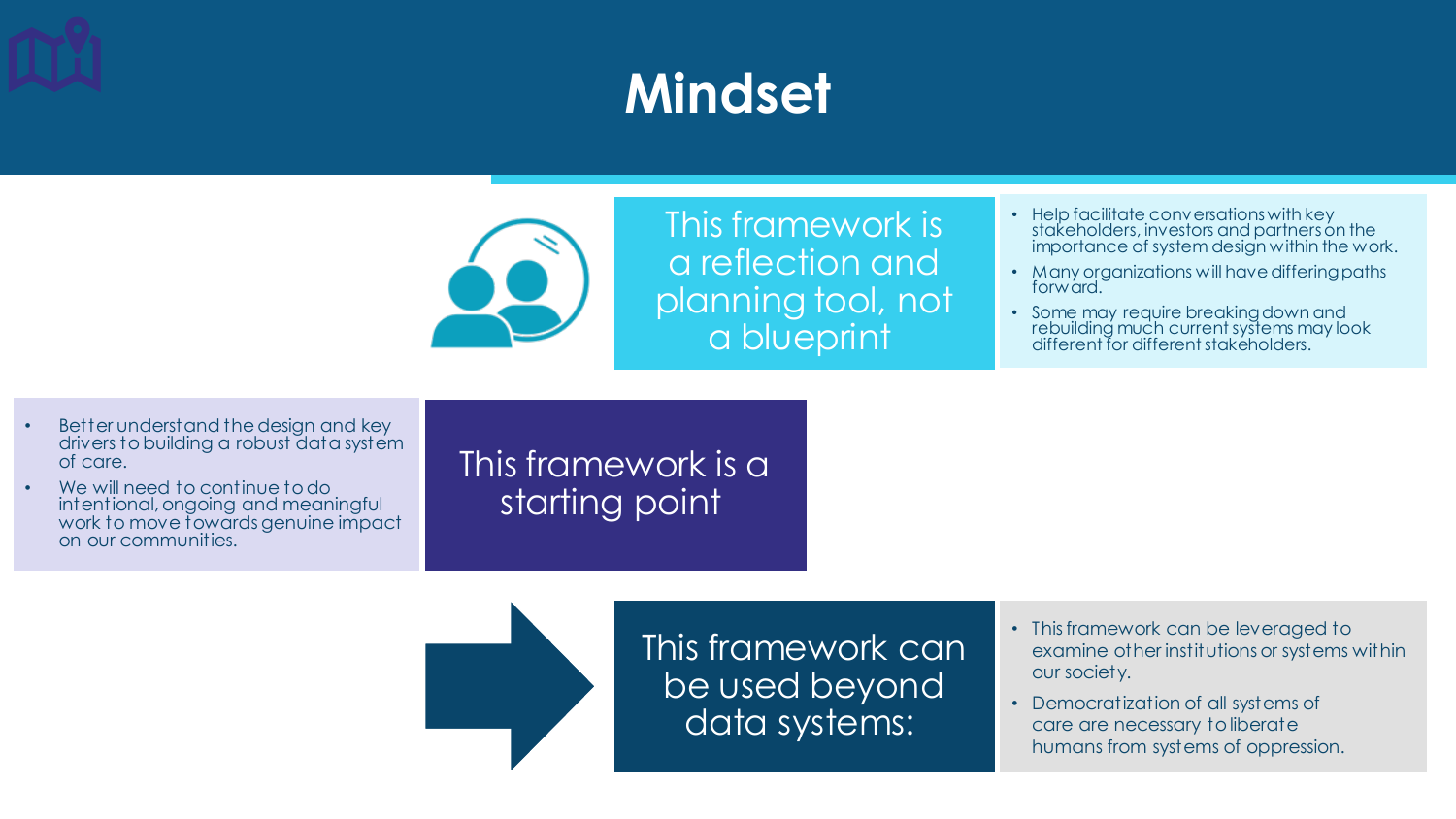### **Reviewing Landscape and System Design**

The Goal is a Liberatory Model

Identifying Your Institutions System Type and Characteristics

Reflecting on Your Individual Role Within the System

Continuous Reflection and Evolution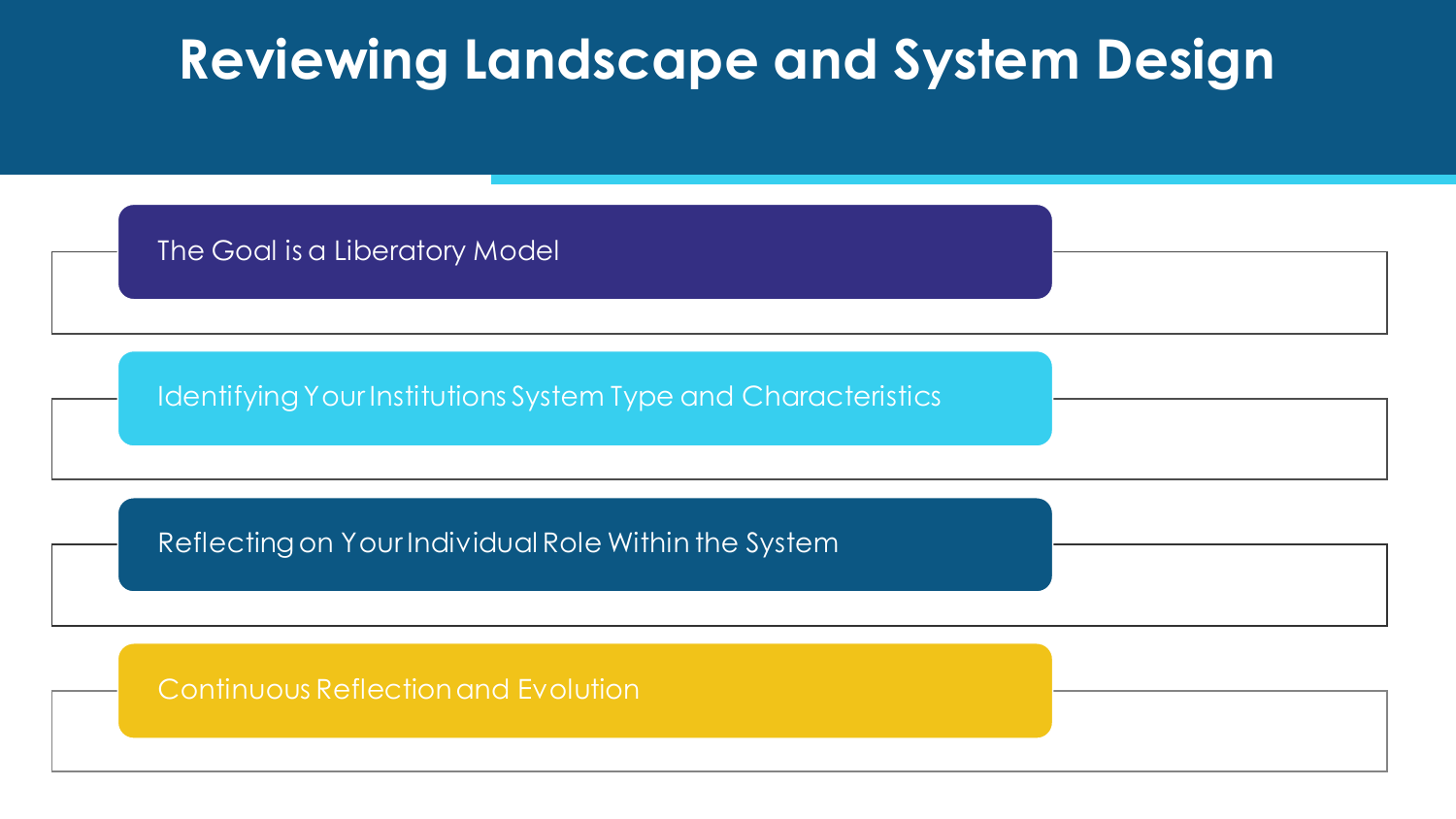# **Landscape of Data System Design: Institutional Reflection**



X Impact on Oppressed Community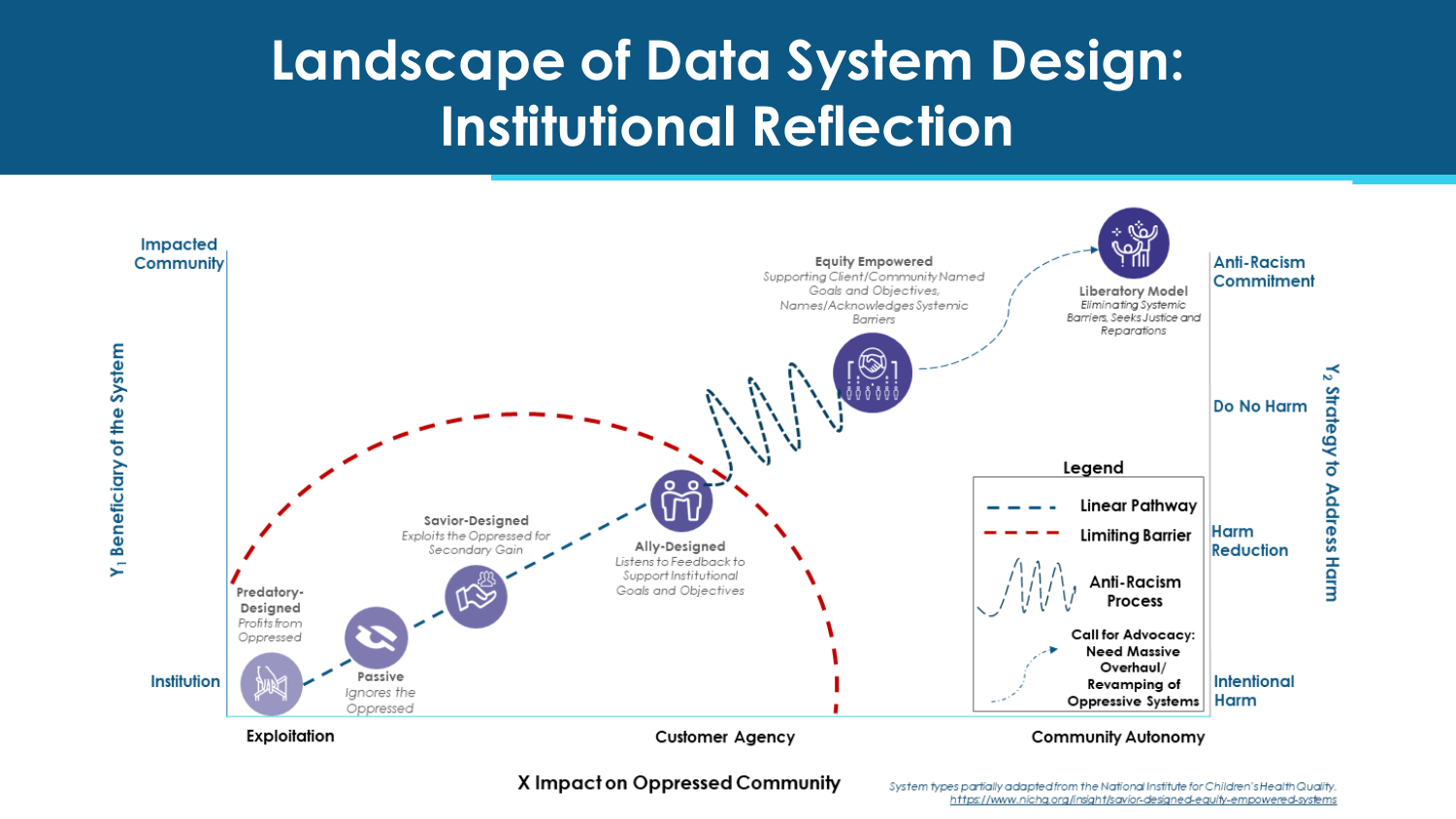# **Landscape of Data System Design: Individual Reflection**



X Impact on Oppressed Community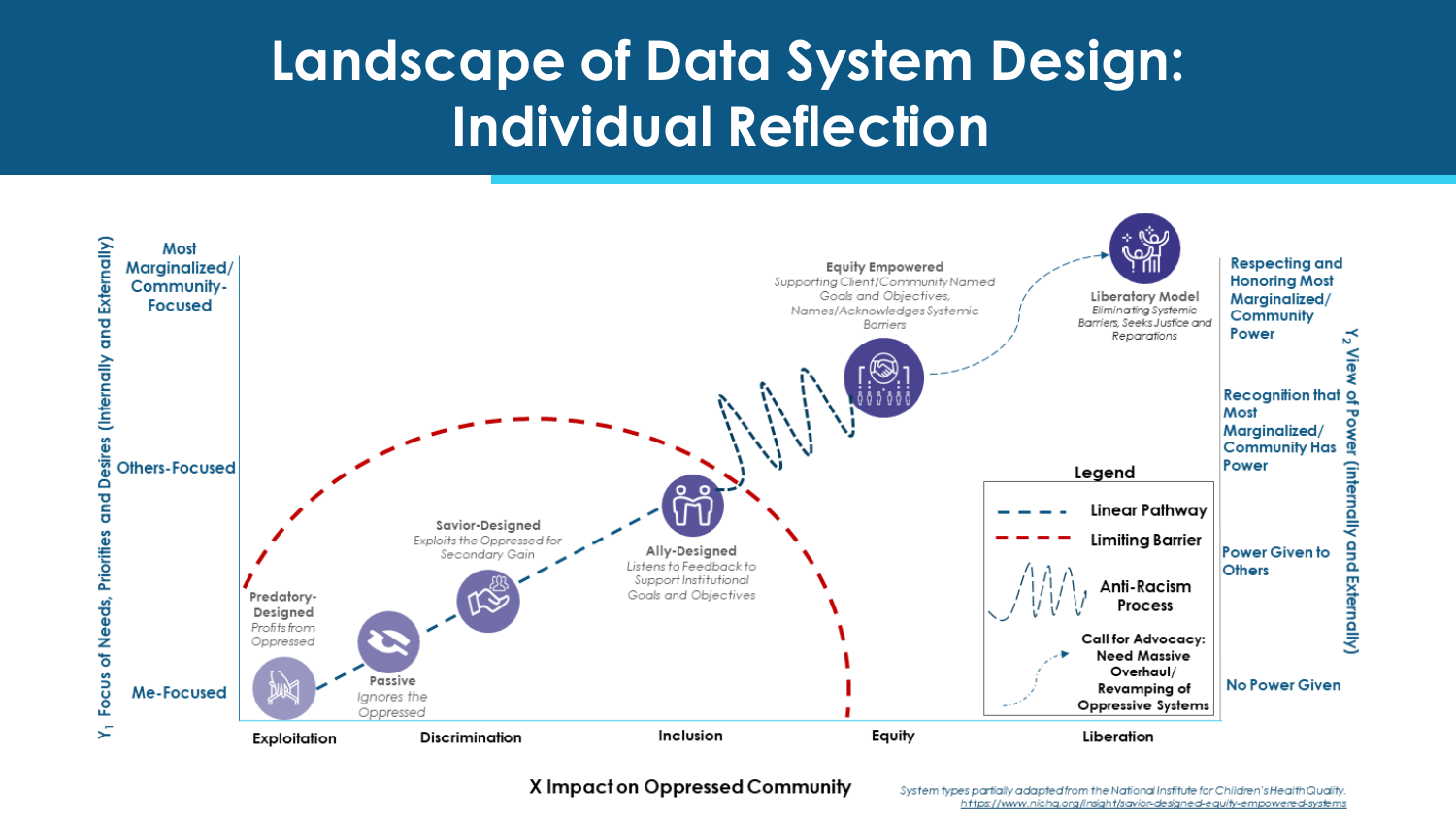# **Case Examples and Reflection Questions**

| <b>Predatory</b>                                                                                                                                                                                                                                                                                                                                               | <b>Passive</b>                                                                                                                                                                                                                                                                                                                                                                                          |
|----------------------------------------------------------------------------------------------------------------------------------------------------------------------------------------------------------------------------------------------------------------------------------------------------------------------------------------------------------------|---------------------------------------------------------------------------------------------------------------------------------------------------------------------------------------------------------------------------------------------------------------------------------------------------------------------------------------------------------------------------------------------------------|
| Jennifer sends a check to support a local nonprofit during the holidays, that<br>nonprofit unbeknownst to Jennifer sells her name and contact information to a 3 <sup>rd</sup> party. That<br>3 <sup>rd</sup> party sells her information to another nonprofit and Jennifer receives mailing and<br>support requests from the 2 <sup>nd</sup> nonprofit.       | Samuel fills out an intake screening form at a meal distribution program. The form is required by<br>a government agency. The form asks for members of Samuel's household and their income, zip<br>code and the last 4 digits of Samuels social security number. The meal program sends the<br>information to the government but also keeps the information on file.                                    |
| How much influence do you feel you have in the<br>programmatic/service delivery decisions made by your<br>organization?                                                                                                                                                                                                                                        | How do you prioritize the needs, priorities, and desires of the most<br>marginalized over your needs, priorities, and desires? In what cases<br>you prioritize your own needs?                                                                                                                                                                                                                          |
| <b>Savior-Designed</b>                                                                                                                                                                                                                                                                                                                                         | <b>Ally-Designed</b>                                                                                                                                                                                                                                                                                                                                                                                    |
| Shea goes to the doctor, when he arrives, he's asked to complete a packet of paperwork, which<br>includes a questionnaire on a series of his experiences as a child. During his visit, his doctor<br>mentions he has a high "ACES" score and told he would be referred to a counselor with no<br>explanation of why.                                           | Chastity was asked to attend a focus group for a program she uses. The parenting organization<br>is developing a new approach and wanted her to share her thoughts and pros and<br>cons. Chastity provides a lot of feedback to what will work for her and what doesn't. The<br>organization thanks her for her input and makes changes that are affordable and the least labor<br>intensive for staff. |
| How do you respect and honor the existing power of the community<br>and the most marginalized in your work?                                                                                                                                                                                                                                                    | How do you prioritize the needs, priorities, and desires of the most<br>marginalized over your needs, priorities, and desires. In what cases<br>do you prioritize your own needs?                                                                                                                                                                                                                       |
| <b>Equity-Empowered</b>                                                                                                                                                                                                                                                                                                                                        | Liberatory                                                                                                                                                                                                                                                                                                                                                                                              |
| Joe a program officer for a foundation, as a white male is aware of his privilege. While at work<br>and in meetings, he creates space for his BIPOC or female colleagues who traditionally get<br>spoken over to share insights on topics. He also ask all members of the meeting to consider and<br>consult with who is not in the room when making decisions | <b>ASPIRATIONAL</b>                                                                                                                                                                                                                                                                                                                                                                                     |
| How do you share power with others? In what instances what stops<br>you from sharing power?                                                                                                                                                                                                                                                                    |                                                                                                                                                                                                                                                                                                                                                                                                         |